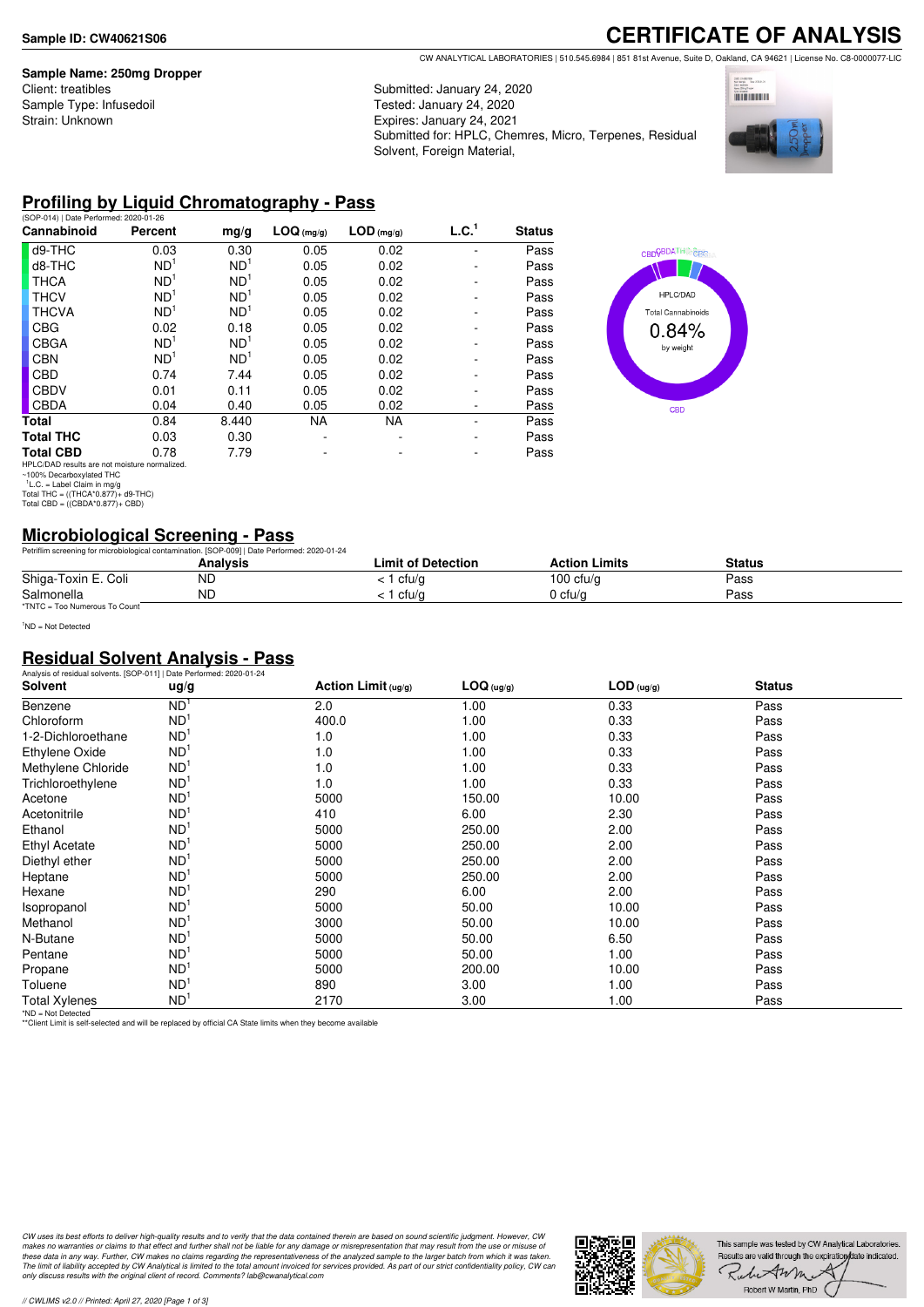**Sample Name: 250mg Dropper** Client: treatibles Sample Type: Infusedoil Strain: Unknown

**CERTIFICATE OF ANALYSIS** CW ANALYTICAL LABORATORIES | 510.545.6984 | 851 81st Avenue, Suite D, Oakland, CA 94621 | License No. C8-0000077-LIC

Submitted: January 24, 2020 Tested: January 24, 2020 Expires: January 24, 2021 Submitted for: HPLC, Chemres, Micro, Terpenes, Residual Solvent, Foreign Material,



# **Chemical Residue Screening - Pass**

| LOG (ug/g) LOD (ug/g) Action<br>LOG (ug/g) LOD (ug/g) Action<br>Limit <sub>(ug/g)</sub><br>Limit (uq/q)<br>ND <sup>1</sup><br>N <sub>D</sub><br>Fludioxonil<br>0.04<br>0.02<br>0.5<br>Pass<br>0.08<br>30.00<br>Abamectin<br>0.04<br>ND <sup>1</sup><br>ND <sup>1</sup><br>0.04<br>0.08<br>0.04<br>0.4<br>0.02<br>1<br>Pass<br>Hexythiazox<br>Acephate<br>ND <sup>1</sup><br>2<br>ND<br>0.02<br>0.04<br>0.02<br>0.2<br>0.04<br>Pass<br>Imazalil<br>Acequinocyl<br>ND <sup>1</sup><br>ND <sup>1</sup><br>0.2<br>0.01<br>0.10<br>0.04<br>0.4<br>0.02<br>Pass<br>Imidacloprid<br>Acetamiprid<br>ND <sup>1</sup><br>ND <sup>1</sup><br>0.02<br>0.00<br>0.10<br>0.04<br>0.4<br>Aldicarb<br>0.04<br>Pass<br>Kresoxim-methyl<br>ND <sup>1</sup><br>ND <sup>1</sup><br>0.2<br>0.04<br>0.2<br>0.02<br>0.01<br>Pass<br>Malathion<br>0.02<br>Azoxystrobin<br>ND <sup>1</sup><br>ND <sup>1</sup><br>0.2<br>0.2<br>0.02<br>0.01<br>0.04<br>0.02<br>Pass<br>Metalaxyl<br><b>Bifenazate</b><br>ND <sup>1</sup><br>ND <sup>1</sup><br>0.2<br>0.2<br>0.04<br><b>Bifenthrin</b><br>0.08<br>0.04<br>0.02<br>Pass<br>Methiocarb<br>ND <sup>1</sup><br>ND <sup>1</sup><br>0.10<br>0.02<br>0.4<br>0.08<br>0.04<br><b>Boscalid</b><br>0.04<br>Pass<br>Methomyl<br>ND <sup>1</sup><br>ND <sup>1</sup><br>0.02<br>5.00<br>0.08<br>0.00<br>0.04<br>0.04<br>Captan<br>Pass<br>Mevinphos<br>ND <sup>1</sup><br>ND <sup>1</sup><br>0.2<br>0.02<br>0.2<br>0.10<br>Carbaryl<br>0.04<br>Pass<br>Myclobutanil<br>0.04<br>ND <sup>1</sup><br>ND <sup>1</sup><br>0.2<br>0.02<br>0.50<br>Carbofuran<br>0.04<br>0.02<br>Pass<br>Naled<br>0.01<br>ND <sup>1</sup><br>0.2<br>ND <sup>1</sup><br>0.04<br>0.20<br>0.08<br>0.04<br>0.02<br>Chlorantraniliprole<br>Pass<br>Oxamyl<br>ND <sup>1</sup><br>ND <sup>1</sup><br>0.00<br>0.04<br>0.02<br>0.4<br>Chlordane<br>0.10<br>0.04<br>Pass<br>Paclobutrazol<br>ND <sup>1</sup><br>ND <sup>1</sup><br>0.00<br>0.00<br>Chlorfenapyr<br>0.04<br>Parathion methyl<br>0.04<br>0.02<br>0.10<br>Pass<br>ND <sup>1</sup><br>ND<br>0.2<br><b>PCNB</b><br>0.02<br>0.20<br>Chlorpyrifos<br>0.08<br>0.04<br>Pass<br>0.01<br>ND <sup>1</sup><br>0.2<br>ND <sup>1</sup><br>0.2<br>0.10<br>Clofentezine<br>0.02<br>0.01<br>Pass<br>Permethrin<br>0.04<br>ND <sup>1</sup><br>ND <sup>1</sup><br>0.2<br>0.00<br>0.04<br>0.04<br>0.02<br>0.02<br>Coumaphos<br>Pass<br>Phosmet<br>ND <sup>1</sup><br>ND <sup>1</sup><br>2<br>1.00<br>0.10<br>Cyfluthrin<br>0.10<br>0.04<br>Piperonyl butoxide<br>0.04<br>Pass<br>ND <sup>1</sup><br>ND <sup>1</sup><br>1.00<br>0.2<br>0.10<br>0.04<br>Prallethrin<br>0.10<br>0.04<br>Cypermethrin<br>Pass<br>ND <sup>1</sup><br>ND <sup>1</sup><br>0.04<br>$\mathbf{1}$<br>0.08<br>0.04<br>0.4<br>Daminozide<br>0.08<br>Pass<br>Propiconazole<br>ND <sup>1</sup><br>ND <sup>1</sup><br>0.2<br>0.02<br>0.2<br>0.02<br>0.01<br>Pass<br>0.01<br>Diazinon<br>Propoxur<br>ND <sup>1</sup><br>ND <sup>1</sup><br>0.01<br>0.04<br>0.01<br><b>Dichlorvos</b><br>0.01<br>1<br>Pass<br>Pyrethrin<br>1 | Targeted analysis of chemical residues. [SOP-017]   Date Performed: 2020-01-26 |                 |  | <b>Status</b> |      |  | <b>Status</b> |
|---------------------------------------------------------------------------------------------------------------------------------------------------------------------------------------------------------------------------------------------------------------------------------------------------------------------------------------------------------------------------------------------------------------------------------------------------------------------------------------------------------------------------------------------------------------------------------------------------------------------------------------------------------------------------------------------------------------------------------------------------------------------------------------------------------------------------------------------------------------------------------------------------------------------------------------------------------------------------------------------------------------------------------------------------------------------------------------------------------------------------------------------------------------------------------------------------------------------------------------------------------------------------------------------------------------------------------------------------------------------------------------------------------------------------------------------------------------------------------------------------------------------------------------------------------------------------------------------------------------------------------------------------------------------------------------------------------------------------------------------------------------------------------------------------------------------------------------------------------------------------------------------------------------------------------------------------------------------------------------------------------------------------------------------------------------------------------------------------------------------------------------------------------------------------------------------------------------------------------------------------------------------------------------------------------------------------------------------------------------------------------------------------------------------------------------------------------------------------------------------------------------------------------------------------------------------------------------------------------------------------------------------------------------------------------------------------------------------------------------------------------------------------------------------------------------------------------------------------------------------------------------------------------------------------------------------------------------------------------------------------------------|--------------------------------------------------------------------------------|-----------------|--|---------------|------|--|---------------|
|                                                                                                                                                                                                                                                                                                                                                                                                                                                                                                                                                                                                                                                                                                                                                                                                                                                                                                                                                                                                                                                                                                                                                                                                                                                                                                                                                                                                                                                                                                                                                                                                                                                                                                                                                                                                                                                                                                                                                                                                                                                                                                                                                                                                                                                                                                                                                                                                                                                                                                                                                                                                                                                                                                                                                                                                                                                                                                                                                                                                               |                                                                                | ug/g            |  |               | ug/g |  |               |
|                                                                                                                                                                                                                                                                                                                                                                                                                                                                                                                                                                                                                                                                                                                                                                                                                                                                                                                                                                                                                                                                                                                                                                                                                                                                                                                                                                                                                                                                                                                                                                                                                                                                                                                                                                                                                                                                                                                                                                                                                                                                                                                                                                                                                                                                                                                                                                                                                                                                                                                                                                                                                                                                                                                                                                                                                                                                                                                                                                                                               |                                                                                |                 |  |               |      |  | Pass          |
|                                                                                                                                                                                                                                                                                                                                                                                                                                                                                                                                                                                                                                                                                                                                                                                                                                                                                                                                                                                                                                                                                                                                                                                                                                                                                                                                                                                                                                                                                                                                                                                                                                                                                                                                                                                                                                                                                                                                                                                                                                                                                                                                                                                                                                                                                                                                                                                                                                                                                                                                                                                                                                                                                                                                                                                                                                                                                                                                                                                                               |                                                                                |                 |  |               |      |  | Pass          |
|                                                                                                                                                                                                                                                                                                                                                                                                                                                                                                                                                                                                                                                                                                                                                                                                                                                                                                                                                                                                                                                                                                                                                                                                                                                                                                                                                                                                                                                                                                                                                                                                                                                                                                                                                                                                                                                                                                                                                                                                                                                                                                                                                                                                                                                                                                                                                                                                                                                                                                                                                                                                                                                                                                                                                                                                                                                                                                                                                                                                               |                                                                                |                 |  |               |      |  | Pass          |
|                                                                                                                                                                                                                                                                                                                                                                                                                                                                                                                                                                                                                                                                                                                                                                                                                                                                                                                                                                                                                                                                                                                                                                                                                                                                                                                                                                                                                                                                                                                                                                                                                                                                                                                                                                                                                                                                                                                                                                                                                                                                                                                                                                                                                                                                                                                                                                                                                                                                                                                                                                                                                                                                                                                                                                                                                                                                                                                                                                                                               |                                                                                |                 |  |               |      |  | Pass          |
|                                                                                                                                                                                                                                                                                                                                                                                                                                                                                                                                                                                                                                                                                                                                                                                                                                                                                                                                                                                                                                                                                                                                                                                                                                                                                                                                                                                                                                                                                                                                                                                                                                                                                                                                                                                                                                                                                                                                                                                                                                                                                                                                                                                                                                                                                                                                                                                                                                                                                                                                                                                                                                                                                                                                                                                                                                                                                                                                                                                                               |                                                                                |                 |  |               |      |  | Pass          |
|                                                                                                                                                                                                                                                                                                                                                                                                                                                                                                                                                                                                                                                                                                                                                                                                                                                                                                                                                                                                                                                                                                                                                                                                                                                                                                                                                                                                                                                                                                                                                                                                                                                                                                                                                                                                                                                                                                                                                                                                                                                                                                                                                                                                                                                                                                                                                                                                                                                                                                                                                                                                                                                                                                                                                                                                                                                                                                                                                                                                               |                                                                                |                 |  |               |      |  | Pass          |
|                                                                                                                                                                                                                                                                                                                                                                                                                                                                                                                                                                                                                                                                                                                                                                                                                                                                                                                                                                                                                                                                                                                                                                                                                                                                                                                                                                                                                                                                                                                                                                                                                                                                                                                                                                                                                                                                                                                                                                                                                                                                                                                                                                                                                                                                                                                                                                                                                                                                                                                                                                                                                                                                                                                                                                                                                                                                                                                                                                                                               |                                                                                |                 |  |               |      |  | Pass          |
|                                                                                                                                                                                                                                                                                                                                                                                                                                                                                                                                                                                                                                                                                                                                                                                                                                                                                                                                                                                                                                                                                                                                                                                                                                                                                                                                                                                                                                                                                                                                                                                                                                                                                                                                                                                                                                                                                                                                                                                                                                                                                                                                                                                                                                                                                                                                                                                                                                                                                                                                                                                                                                                                                                                                                                                                                                                                                                                                                                                                               |                                                                                |                 |  |               |      |  | Pass          |
|                                                                                                                                                                                                                                                                                                                                                                                                                                                                                                                                                                                                                                                                                                                                                                                                                                                                                                                                                                                                                                                                                                                                                                                                                                                                                                                                                                                                                                                                                                                                                                                                                                                                                                                                                                                                                                                                                                                                                                                                                                                                                                                                                                                                                                                                                                                                                                                                                                                                                                                                                                                                                                                                                                                                                                                                                                                                                                                                                                                                               |                                                                                |                 |  |               |      |  | Pass          |
|                                                                                                                                                                                                                                                                                                                                                                                                                                                                                                                                                                                                                                                                                                                                                                                                                                                                                                                                                                                                                                                                                                                                                                                                                                                                                                                                                                                                                                                                                                                                                                                                                                                                                                                                                                                                                                                                                                                                                                                                                                                                                                                                                                                                                                                                                                                                                                                                                                                                                                                                                                                                                                                                                                                                                                                                                                                                                                                                                                                                               |                                                                                |                 |  |               |      |  | Pass          |
|                                                                                                                                                                                                                                                                                                                                                                                                                                                                                                                                                                                                                                                                                                                                                                                                                                                                                                                                                                                                                                                                                                                                                                                                                                                                                                                                                                                                                                                                                                                                                                                                                                                                                                                                                                                                                                                                                                                                                                                                                                                                                                                                                                                                                                                                                                                                                                                                                                                                                                                                                                                                                                                                                                                                                                                                                                                                                                                                                                                                               |                                                                                |                 |  |               |      |  | Pass          |
|                                                                                                                                                                                                                                                                                                                                                                                                                                                                                                                                                                                                                                                                                                                                                                                                                                                                                                                                                                                                                                                                                                                                                                                                                                                                                                                                                                                                                                                                                                                                                                                                                                                                                                                                                                                                                                                                                                                                                                                                                                                                                                                                                                                                                                                                                                                                                                                                                                                                                                                                                                                                                                                                                                                                                                                                                                                                                                                                                                                                               |                                                                                |                 |  |               |      |  | Pass          |
|                                                                                                                                                                                                                                                                                                                                                                                                                                                                                                                                                                                                                                                                                                                                                                                                                                                                                                                                                                                                                                                                                                                                                                                                                                                                                                                                                                                                                                                                                                                                                                                                                                                                                                                                                                                                                                                                                                                                                                                                                                                                                                                                                                                                                                                                                                                                                                                                                                                                                                                                                                                                                                                                                                                                                                                                                                                                                                                                                                                                               |                                                                                |                 |  |               |      |  | Pass          |
|                                                                                                                                                                                                                                                                                                                                                                                                                                                                                                                                                                                                                                                                                                                                                                                                                                                                                                                                                                                                                                                                                                                                                                                                                                                                                                                                                                                                                                                                                                                                                                                                                                                                                                                                                                                                                                                                                                                                                                                                                                                                                                                                                                                                                                                                                                                                                                                                                                                                                                                                                                                                                                                                                                                                                                                                                                                                                                                                                                                                               |                                                                                |                 |  |               |      |  | Pass          |
|                                                                                                                                                                                                                                                                                                                                                                                                                                                                                                                                                                                                                                                                                                                                                                                                                                                                                                                                                                                                                                                                                                                                                                                                                                                                                                                                                                                                                                                                                                                                                                                                                                                                                                                                                                                                                                                                                                                                                                                                                                                                                                                                                                                                                                                                                                                                                                                                                                                                                                                                                                                                                                                                                                                                                                                                                                                                                                                                                                                                               |                                                                                |                 |  |               |      |  | Pass          |
|                                                                                                                                                                                                                                                                                                                                                                                                                                                                                                                                                                                                                                                                                                                                                                                                                                                                                                                                                                                                                                                                                                                                                                                                                                                                                                                                                                                                                                                                                                                                                                                                                                                                                                                                                                                                                                                                                                                                                                                                                                                                                                                                                                                                                                                                                                                                                                                                                                                                                                                                                                                                                                                                                                                                                                                                                                                                                                                                                                                                               |                                                                                |                 |  |               |      |  | Pass          |
|                                                                                                                                                                                                                                                                                                                                                                                                                                                                                                                                                                                                                                                                                                                                                                                                                                                                                                                                                                                                                                                                                                                                                                                                                                                                                                                                                                                                                                                                                                                                                                                                                                                                                                                                                                                                                                                                                                                                                                                                                                                                                                                                                                                                                                                                                                                                                                                                                                                                                                                                                                                                                                                                                                                                                                                                                                                                                                                                                                                                               |                                                                                |                 |  |               |      |  | Pass          |
|                                                                                                                                                                                                                                                                                                                                                                                                                                                                                                                                                                                                                                                                                                                                                                                                                                                                                                                                                                                                                                                                                                                                                                                                                                                                                                                                                                                                                                                                                                                                                                                                                                                                                                                                                                                                                                                                                                                                                                                                                                                                                                                                                                                                                                                                                                                                                                                                                                                                                                                                                                                                                                                                                                                                                                                                                                                                                                                                                                                                               |                                                                                |                 |  |               |      |  | Pass          |
|                                                                                                                                                                                                                                                                                                                                                                                                                                                                                                                                                                                                                                                                                                                                                                                                                                                                                                                                                                                                                                                                                                                                                                                                                                                                                                                                                                                                                                                                                                                                                                                                                                                                                                                                                                                                                                                                                                                                                                                                                                                                                                                                                                                                                                                                                                                                                                                                                                                                                                                                                                                                                                                                                                                                                                                                                                                                                                                                                                                                               |                                                                                |                 |  |               |      |  | Pass          |
|                                                                                                                                                                                                                                                                                                                                                                                                                                                                                                                                                                                                                                                                                                                                                                                                                                                                                                                                                                                                                                                                                                                                                                                                                                                                                                                                                                                                                                                                                                                                                                                                                                                                                                                                                                                                                                                                                                                                                                                                                                                                                                                                                                                                                                                                                                                                                                                                                                                                                                                                                                                                                                                                                                                                                                                                                                                                                                                                                                                                               |                                                                                |                 |  |               |      |  | Pass          |
|                                                                                                                                                                                                                                                                                                                                                                                                                                                                                                                                                                                                                                                                                                                                                                                                                                                                                                                                                                                                                                                                                                                                                                                                                                                                                                                                                                                                                                                                                                                                                                                                                                                                                                                                                                                                                                                                                                                                                                                                                                                                                                                                                                                                                                                                                                                                                                                                                                                                                                                                                                                                                                                                                                                                                                                                                                                                                                                                                                                                               |                                                                                |                 |  |               |      |  | Pass          |
|                                                                                                                                                                                                                                                                                                                                                                                                                                                                                                                                                                                                                                                                                                                                                                                                                                                                                                                                                                                                                                                                                                                                                                                                                                                                                                                                                                                                                                                                                                                                                                                                                                                                                                                                                                                                                                                                                                                                                                                                                                                                                                                                                                                                                                                                                                                                                                                                                                                                                                                                                                                                                                                                                                                                                                                                                                                                                                                                                                                                               |                                                                                |                 |  |               |      |  | Pass          |
|                                                                                                                                                                                                                                                                                                                                                                                                                                                                                                                                                                                                                                                                                                                                                                                                                                                                                                                                                                                                                                                                                                                                                                                                                                                                                                                                                                                                                                                                                                                                                                                                                                                                                                                                                                                                                                                                                                                                                                                                                                                                                                                                                                                                                                                                                                                                                                                                                                                                                                                                                                                                                                                                                                                                                                                                                                                                                                                                                                                                               |                                                                                |                 |  |               |      |  | Pass          |
| ND <sup>1</sup><br>0.02<br>0.2<br>0.04<br>0.2<br>Dimethoate<br>0.04<br>Pass<br>0.02<br>Pyridaben                                                                                                                                                                                                                                                                                                                                                                                                                                                                                                                                                                                                                                                                                                                                                                                                                                                                                                                                                                                                                                                                                                                                                                                                                                                                                                                                                                                                                                                                                                                                                                                                                                                                                                                                                                                                                                                                                                                                                                                                                                                                                                                                                                                                                                                                                                                                                                                                                                                                                                                                                                                                                                                                                                                                                                                                                                                                                                              |                                                                                | ND <sup>1</sup> |  |               |      |  | Pass          |
| ND <sup>1</sup><br>ND <sup>1</sup><br>0.08<br>3.00<br>0.02<br>20.00<br>0.04<br>Dimethomorph<br>0.04<br>Pass<br>Spinetoram                                                                                                                                                                                                                                                                                                                                                                                                                                                                                                                                                                                                                                                                                                                                                                                                                                                                                                                                                                                                                                                                                                                                                                                                                                                                                                                                                                                                                                                                                                                                                                                                                                                                                                                                                                                                                                                                                                                                                                                                                                                                                                                                                                                                                                                                                                                                                                                                                                                                                                                                                                                                                                                                                                                                                                                                                                                                                     |                                                                                |                 |  |               |      |  | Pass          |
| ND <sup>1</sup><br>ND <sup>1</sup><br>0.2<br>0.04<br>3.00<br>0.02<br>0.01<br>Pass<br>0.02<br>Ethoprophos<br>Spinosad                                                                                                                                                                                                                                                                                                                                                                                                                                                                                                                                                                                                                                                                                                                                                                                                                                                                                                                                                                                                                                                                                                                                                                                                                                                                                                                                                                                                                                                                                                                                                                                                                                                                                                                                                                                                                                                                                                                                                                                                                                                                                                                                                                                                                                                                                                                                                                                                                                                                                                                                                                                                                                                                                                                                                                                                                                                                                          |                                                                                |                 |  |               |      |  | Pass          |
| ND <sup>1</sup><br>ND <sup>1</sup><br>0.08<br>0.2<br>0.04<br>0.02<br>0.4<br>0.04<br>Etofenprox<br>Pass<br>Spiromesifen                                                                                                                                                                                                                                                                                                                                                                                                                                                                                                                                                                                                                                                                                                                                                                                                                                                                                                                                                                                                                                                                                                                                                                                                                                                                                                                                                                                                                                                                                                                                                                                                                                                                                                                                                                                                                                                                                                                                                                                                                                                                                                                                                                                                                                                                                                                                                                                                                                                                                                                                                                                                                                                                                                                                                                                                                                                                                        |                                                                                |                 |  |               |      |  | Pass          |
| ND <sup>1</sup><br>ND <sup>1</sup><br>0.02<br>0.2<br>0.04<br>0.02<br>0.2<br>Etoxazole<br>0.04<br>Pass<br>Spirotetramat                                                                                                                                                                                                                                                                                                                                                                                                                                                                                                                                                                                                                                                                                                                                                                                                                                                                                                                                                                                                                                                                                                                                                                                                                                                                                                                                                                                                                                                                                                                                                                                                                                                                                                                                                                                                                                                                                                                                                                                                                                                                                                                                                                                                                                                                                                                                                                                                                                                                                                                                                                                                                                                                                                                                                                                                                                                                                        |                                                                                |                 |  |               |      |  | Pass          |
| ND <sup>1</sup><br>ND <sup>1</sup><br>10.00<br>0.4<br>0.08<br>0.04<br>0.04<br>0.02<br>Fenhexamid<br>Pass<br>Spiroxamine                                                                                                                                                                                                                                                                                                                                                                                                                                                                                                                                                                                                                                                                                                                                                                                                                                                                                                                                                                                                                                                                                                                                                                                                                                                                                                                                                                                                                                                                                                                                                                                                                                                                                                                                                                                                                                                                                                                                                                                                                                                                                                                                                                                                                                                                                                                                                                                                                                                                                                                                                                                                                                                                                                                                                                                                                                                                                       |                                                                                |                 |  |               |      |  | Pass          |
| ND <sup>1</sup><br>0.2<br>ND <sup>1</sup><br>0.02<br>0.08<br>0.04<br>0.4<br>0.04<br>Pass<br>Tebuconazole<br>Fenoxycarb                                                                                                                                                                                                                                                                                                                                                                                                                                                                                                                                                                                                                                                                                                                                                                                                                                                                                                                                                                                                                                                                                                                                                                                                                                                                                                                                                                                                                                                                                                                                                                                                                                                                                                                                                                                                                                                                                                                                                                                                                                                                                                                                                                                                                                                                                                                                                                                                                                                                                                                                                                                                                                                                                                                                                                                                                                                                                        |                                                                                |                 |  |               |      |  | Pass          |
| ND <sup>1</sup><br>ND <sup>1</sup><br>0.4<br>0.04<br>0.2<br>0.08<br>0.04<br>0.02<br>Pass<br>Thiacloprid<br>Fenpyroximate                                                                                                                                                                                                                                                                                                                                                                                                                                                                                                                                                                                                                                                                                                                                                                                                                                                                                                                                                                                                                                                                                                                                                                                                                                                                                                                                                                                                                                                                                                                                                                                                                                                                                                                                                                                                                                                                                                                                                                                                                                                                                                                                                                                                                                                                                                                                                                                                                                                                                                                                                                                                                                                                                                                                                                                                                                                                                      |                                                                                |                 |  |               |      |  | Pass          |
| ND <sup>1</sup><br>ND <sup>1</sup><br>0.2<br>0.04<br>0.00<br>0.04<br>0.02<br>0.08<br>Pass<br>Thiamethoxam<br>Fipronil                                                                                                                                                                                                                                                                                                                                                                                                                                                                                                                                                                                                                                                                                                                                                                                                                                                                                                                                                                                                                                                                                                                                                                                                                                                                                                                                                                                                                                                                                                                                                                                                                                                                                                                                                                                                                                                                                                                                                                                                                                                                                                                                                                                                                                                                                                                                                                                                                                                                                                                                                                                                                                                                                                                                                                                                                                                                                         |                                                                                |                 |  |               |      |  | Pass          |
| ND <sup>1</sup><br>ND <sup>1</sup><br>0.2<br>0.02<br>0.04<br>0.20<br>0.01<br>0.01<br>Flonicamid<br>Pass<br>Trifloxystrobin                                                                                                                                                                                                                                                                                                                                                                                                                                                                                                                                                                                                                                                                                                                                                                                                                                                                                                                                                                                                                                                                                                                                                                                                                                                                                                                                                                                                                                                                                                                                                                                                                                                                                                                                                                                                                                                                                                                                                                                                                                                                                                                                                                                                                                                                                                                                                                                                                                                                                                                                                                                                                                                                                                                                                                                                                                                                                    |                                                                                |                 |  |               |      |  | Pass          |

NT = Not Tested

# **Heavy Metals Profiling - Pass**

| Analysis of Heavy Metals. [SOP-012]   Date Performed: 2020-01-27 |                 |           |                               |                        |               |  |
|------------------------------------------------------------------|-----------------|-----------|-------------------------------|------------------------|---------------|--|
|                                                                  | ug/g            | LOQ(ug/g) | $\mathsf{LOD}(\mathsf{ug/g})$ | Action Limit $( uq/q)$ | <b>Status</b> |  |
| Cadmium                                                          | ND <sup>1</sup> | 0.04      | 0.01                          | 0.5                    | Pass          |  |
| Lead                                                             | ND <sup>1</sup> | 0.04      | 0.01                          | 0.5                    | Pass          |  |
| Arsenic                                                          | ND <sup>1</sup> | 0.07      | 0.02                          | 1.5                    | Pass          |  |
| Mercury                                                          | ND <sup>1</sup> | 0.05      | 0.02                          | 3.0                    | Pass          |  |
| <sup>1</sup> ND = Not Detected                                   |                 |           |                               |                        |               |  |

#### **Water Activity -**

is to determine water activity | Date Performed:

# **Foreign Material Analysis - Pass**

| Analysis to determine whether foreign material is present   Date Performed: 2020-01-24 |               |
|----------------------------------------------------------------------------------------|---------------|
| <b>Analysis</b>                                                                        | <b>Status</b> |
| Product within acceptable limits for all foreign material criteria.                    | Pass          |
|                                                                                        |               |

CW uses its best efforts to deliver high-quality results and to verify that the data contained therein are based on sound scientific judgment. However, CW<br>makes no warranties or claims to that effect and further shall not *only discuss results with the original client of record. Comments? lab@cwanalytical.com*



Action Limit (Aw) Status